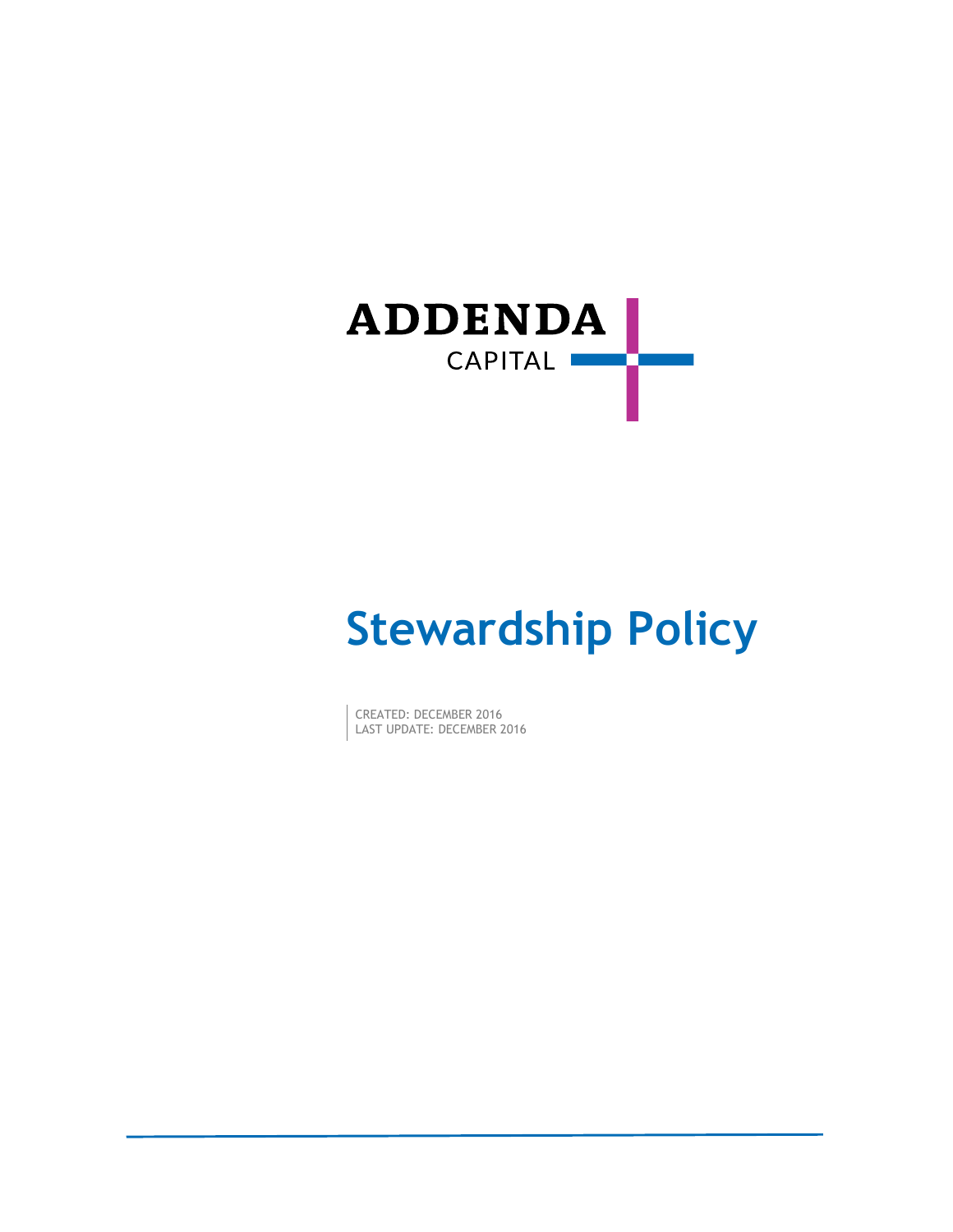# **Table of Contents**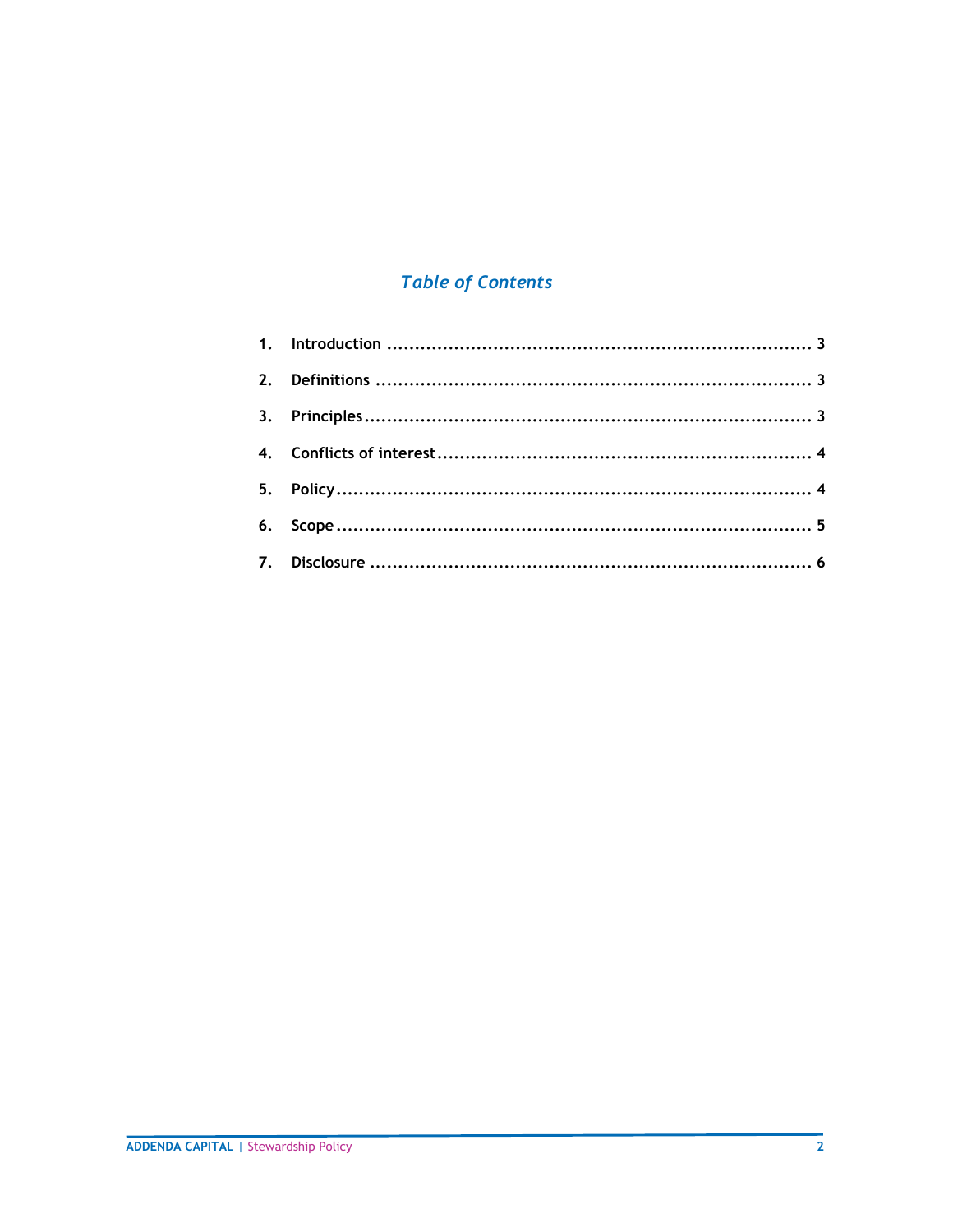## <span id="page-2-0"></span>**1. Introduction**

This *Stewardship Policy* highlights the principles that underscore Addenda Capital's commitment to undertaking stewardship for our clients and provides a framework for implementing that commitment. Addenda Capital will work with clients, employees, our shareholders and other stakeholders to protect and enhance the long-term value of investments for our clients through the implementation of this policy.

# <span id="page-2-1"></span>**2. Definitions**

We define stewardship as monitoring the environmental, social and governance ("ESG") practices of the entities in which we invest, exercising voting rights, and engaging the entities in which we invest and policy makers in a dialogue when warranted in order to protect and enhance the longterm value of investments for clients. Engagement is purposeful dialogue with companies on important matters that could affect their value.

# <span id="page-2-2"></span>**3. Principles**

Addenda Capital's approach to stewardship is guided by the following principles:

- 3.1 Good ESG policies, practices and performance have a positive influence on long-term corporate operating and financial performance and investment performance.
- 3.2 Considering ESG practices and encouraging good ESG practices will help us protect and enhance the long-term value of investments for our clients.
- 3.3 Practicing stewardship will help us fulfill our duty to act in the best long-term interests of our clients.
- 3.4 We should monitor companies held in investment portfolios and assess new companies prior to investment.
- 3.5 We should engage with investee companies to promote their long-term performance and sustainable success with the aim of protecting or enhancing value on behalf of our clients.
- 3.6 We should exercise all voting rights and make informed and independent voting decisions that are in the long-term interests of our clients.
- 3.7 Our approach to stewardship must be continuously improved and we have a duty to proactively contribute to the development and promotion of stewardship practices globally.
- 3.8 Cooperation with other investors and stakeholders can help us improve our approach to stewardship and can increase the effectiveness of our activities.
- 3.9 We should publicly disclose our stewardship policies and activities and report details to clients to enhance our accountability.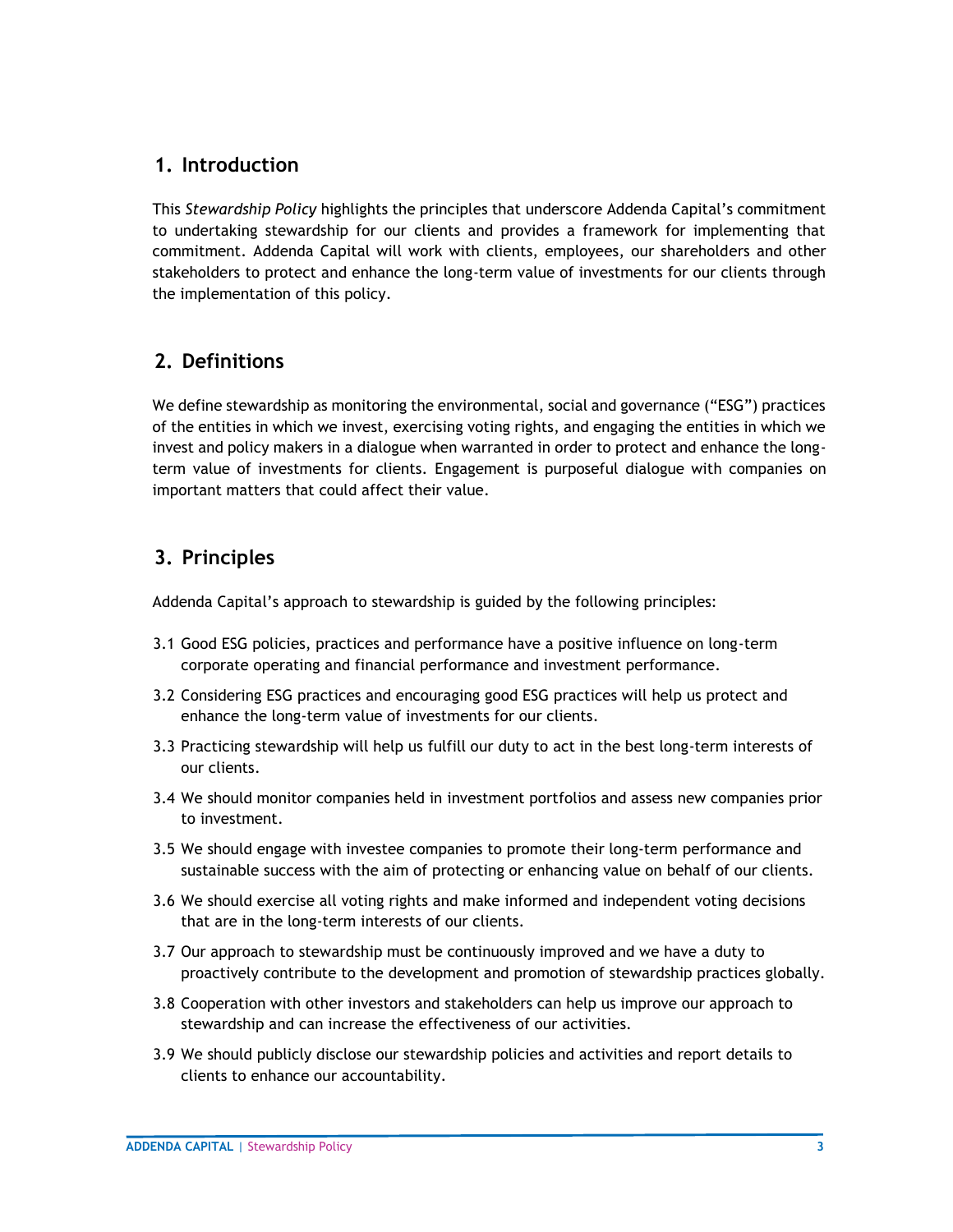## <span id="page-3-0"></span>**4. Conflicts of interest**

Conflicts of interest will inevitably arise from time to time during stewardship activities. Addenda Capital has a *Conflict of Interest Policy* and a *Code of Ethics and Professional Conduct* that all employees must adhere to. These policies and related procedures are intended to identify any existing or potential material conflicts of interest and help manage them by avoiding, controlling or disclosing them with the aim of taking reasonable steps to put our clients' interests first.

## <span id="page-3-1"></span>**5. Policy**

Our approach to stewardship is consistent with the framework provided by the United Nationssponsored Principles for Responsible Investment (PRI) and the International Corporate Governance Network's *Global Stewardship Principles*. Therefore, where consistent with our fiduciary responsibilities, we commit to the following:

#### 5.1 Monitoring companies

We will regularly monitor companies held in investment portfolios and endeavor to identify, at an early stage, issues that may affect the long-term performance and sustainable success of a company.

Issues to be monitored include, but are not limited to, a company's strategy, performance, governance, compensation, disclosure or approach to social and environmental matters.

#### 5.2 Engaging with companies

We will undertake engagement with companies as required in order to support the protection and enhancement of the long-term value of investments for our clients.

We will select companies for engagement and may escalate the intensity of engagement based on a variety of considerations including, but not limited to, the relevance of the ESG matter to the company, the relevance of the ESG matter to our clients, our ability to influence the company.

Engagement may be undertaken via correspondence or through meetings and we may escalate the intensity of engagement in this approximate order:

- 5.2.1 Gain a better understanding of ESG matters through interaction with company management;
- 5.2.2 Make realistic requests of company management that should promote the long-term performance and sustainable success of the company;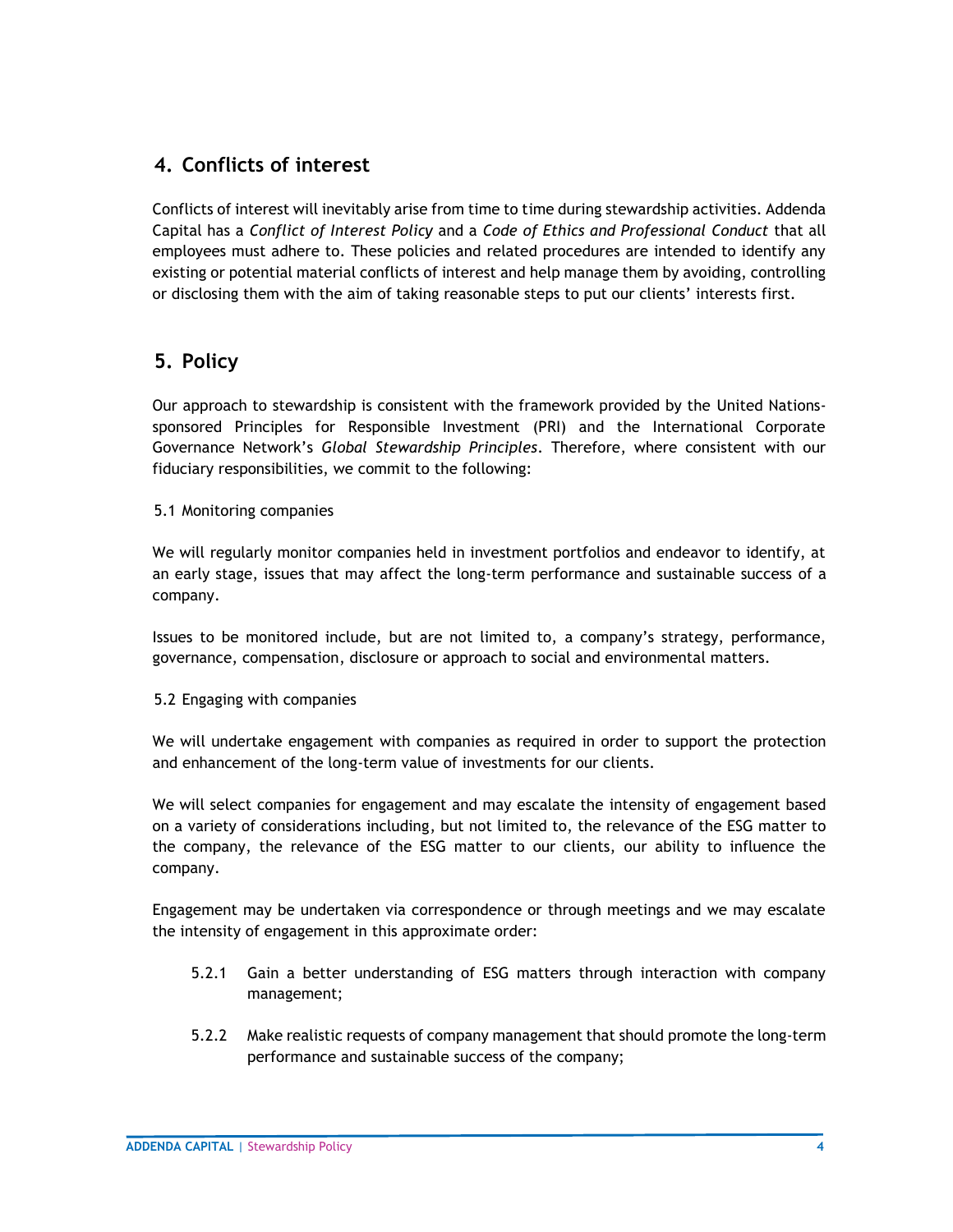- 5.2.3 Make realistic requests of non-executive directors that should promote the longterm performance and sustainable success of the company;
- 5.2.4 Speak at a company's general meeting;
- 5.2.5 Make a public statement about the company and the ESG matter;
- 5.2.6 Submit a shareholder resolution to the company;
- 5.2.7 Submit one or more nominees for election to the company's board;
- 5.2.8 Seek governance improvements at the company through legal remedies; and
- 5.2.9 Exit the investment in the company as a last resort.

We will undertake engagement alongside other investors and stakeholders in some instances as appropriate.

5.3 Voting at company meetings

We will exercise all voting rights and make informed and independent voting decisions that support the protection and enhancement of the long-term value of investments for our clients. We will consider each ballot item and vote in a manner consistent with our *Proxy Voting Policy*.

5.4 Monitoring and engaging with regulators and policy makers

We will engage with regulators and policy makers via correspondence or through meetings to promote sustainable development and the consideration of investor views in order to support the protection and enhancement of the long-term value of investments for our clients.

5.5 Taking an integrated approach

We will apply an integrated approach to stewardship that involves our Sustainable Investment Team and the portfolio managers responsible for the inclusion of companies in portfolios.

#### <span id="page-4-0"></span>**6. Scope**

This policy is applicable to the comprehensive array of investment strategies that Addenda Capital offers across a broad range of asset classes. Appropriate stewardship activities differ by investment mandate. Stewardship activities are undertaken by Addenda Capital's investment teams with the support of the Sustainable Investing Team.